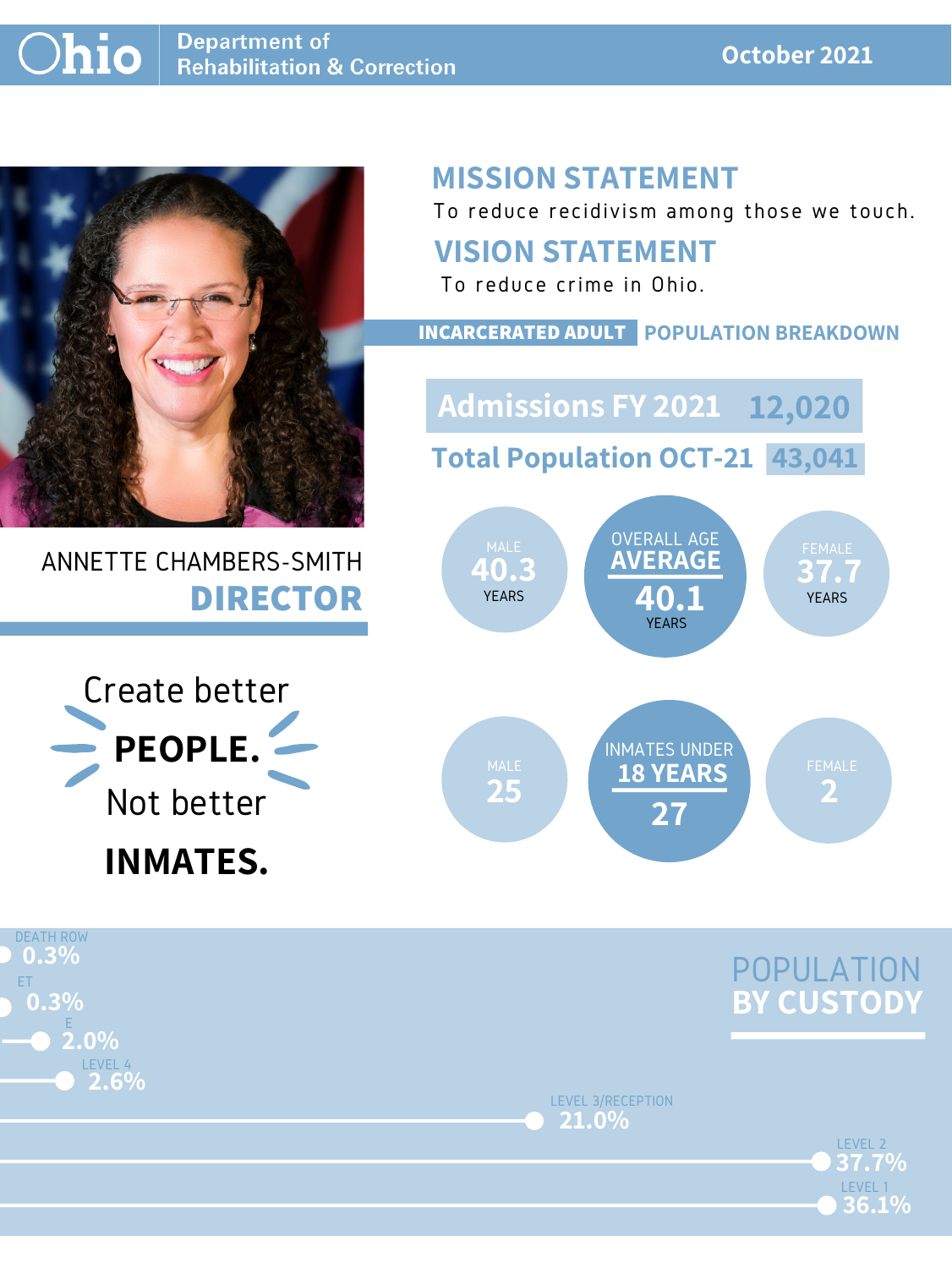#### Other Race 1,537

Black 19,185 White 22,319





# INMATE RELEASES



Executions Since February 1999 Executions Calendar Year to Date **0 56**

#### **Monthly Community Supervision Count**

| Total FY 2021                              | 18,671 |
|--------------------------------------------|--------|
| <b>Releases to Supervision</b>             | 14,505 |
| To Parole                                  | 156    |
| To Post Release Control                    | 9,387  |
| To Transitional Control/Treatment Transfer | 3,501  |
| To Judicial Release                        | 1,461  |
| <b>Releases Without Supervision</b>        | 4,127  |
| Miscellaneous Releases                     | 39     |
| *Excludes Deaths                           |        |

| <b>Community Control</b>    | 3,951  |
|-----------------------------|--------|
| <b>Interstate Compact</b>   | 3,086  |
| <b>Intervention in Lieu</b> | 576    |
| <b>Judicial Release</b>     | 602    |
| <b>PRC/Parole</b>           | 19,557 |

# Total Corrections Officers (CO) **6,076**

## **Staff Profile** Total Staff **11,387**

Inmate To Correction Officer Ratio **6.3:1**

Total Parole Officers (PO)

**524**